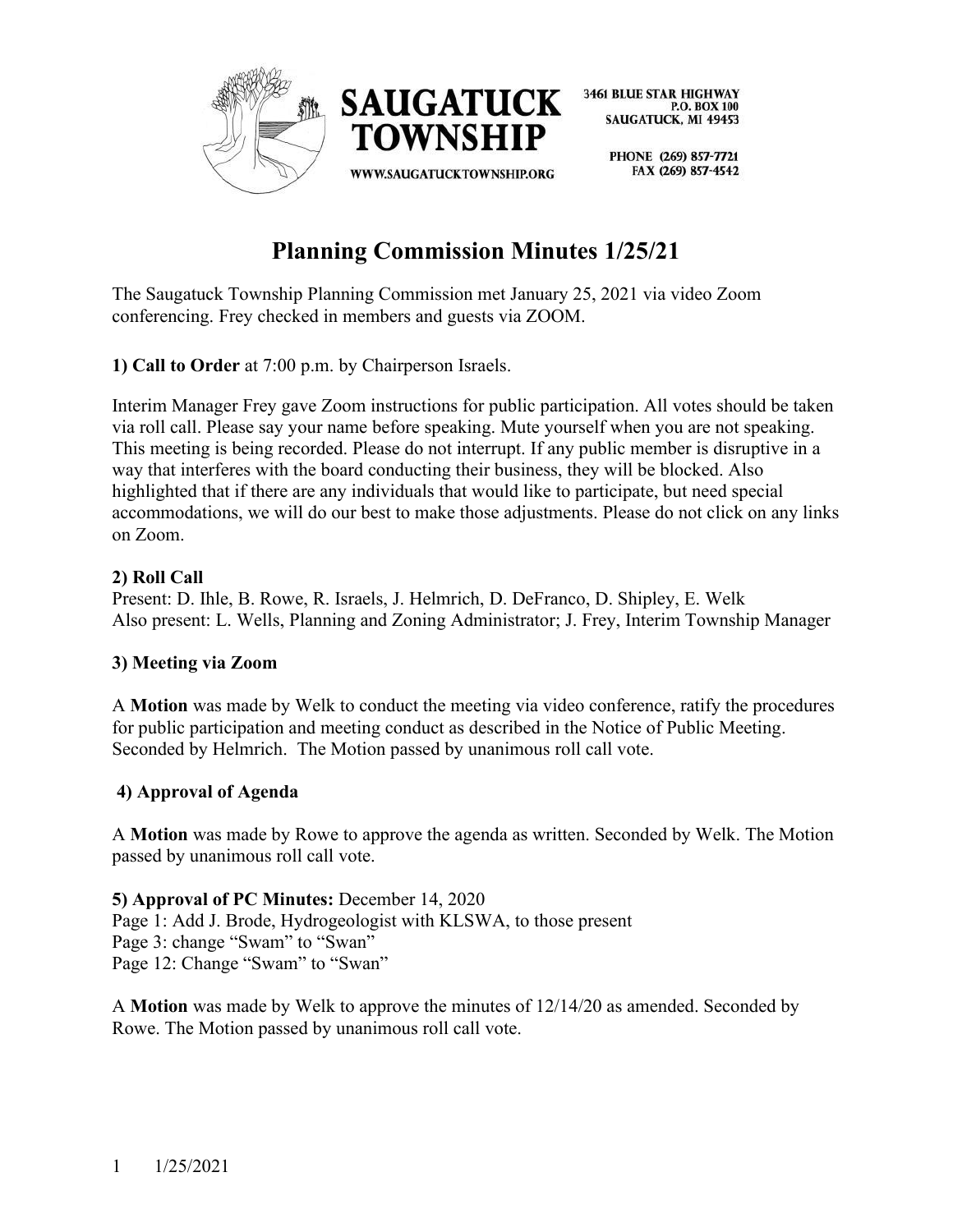



> PHONE (269) 857-7721 FAX (269) 857-4542

# **6) Public Comment**:

1). David Swan, 345 Griffith St. City of Saugatuck, spoke on behalf of the Saugatuck Dunes Coastal Alliance (SDCA) and the neighbor group on Dug Out Rd. in Saugatuck TWP concerned with the Van Horn project. Mr. Swan thanked the PC for the inclusion of language pertaining to excavation in subsection D of the proposed Wellhead Protection Ordinance. Revisiting remarks made at the previous PC meeting, Mr. Swan emphasized his concerns and the concerns of the SDCA hydrogeologist, Dr. Anthony Kendall, with dewatering. Mr. Swan noted the proposed marina of the N. Shore development and highlighted that construction of the marina would require the excavation of approximately 240,000 tons of sand. Mr. Swan explained that a hydrogeological model developed by Dr. Kendall showed that with this excavation in conjunction with dewatering, 10's of millions of gallons of water will flow through the proposed boat basin. Mr. Swan asked Dr. Kendall whether dewatering in a wellhead protection area would impact a wellhead at approximately 200-300ft: Dr. Kendal said it would and that it could change the boundary of the wellhead protected area itself. Mr. Swan strongly encouraged the TWP to get the views of a few hydrogeologists as to what dewatering in a wellhead protected area would do to the well. Mr. Swan said he would be happy to ask Dr. Kendall if he would be willing to write up a few paragraphs on the matter for the TWP.

2). Wells noted that the PC received correspondence (on file with the TWP) pertaining to the proposed Wellhead Protection Ordinance from the following persons:

- a) Mr. Carl Gabrielse, attorney for North Shore
- b) Mr. Matthew D. Zimmerman, attorney for Mr. Chad Van Horn
- c) Mr. Nick Curcio, Township attorney

#### **Public Comment Closed**

#### **7) Introduction of Interim Township Manager**

Mr. Joe Frey, Interim Township Manager, introduced himself. Frey can be reached at [Manager@SaugatuckTownship.org](mailto:Manager@SaugatuckTownship.org)

#### **8) New Business**

#### **A. 2020 Planning Commission Annual Report**

Zoning Administrator Wells presented the 2020 PC Annual Report. Wells explained that the report is a tabulation of the PC's activities in 2020; each year new columns will be added for purposes of comparison.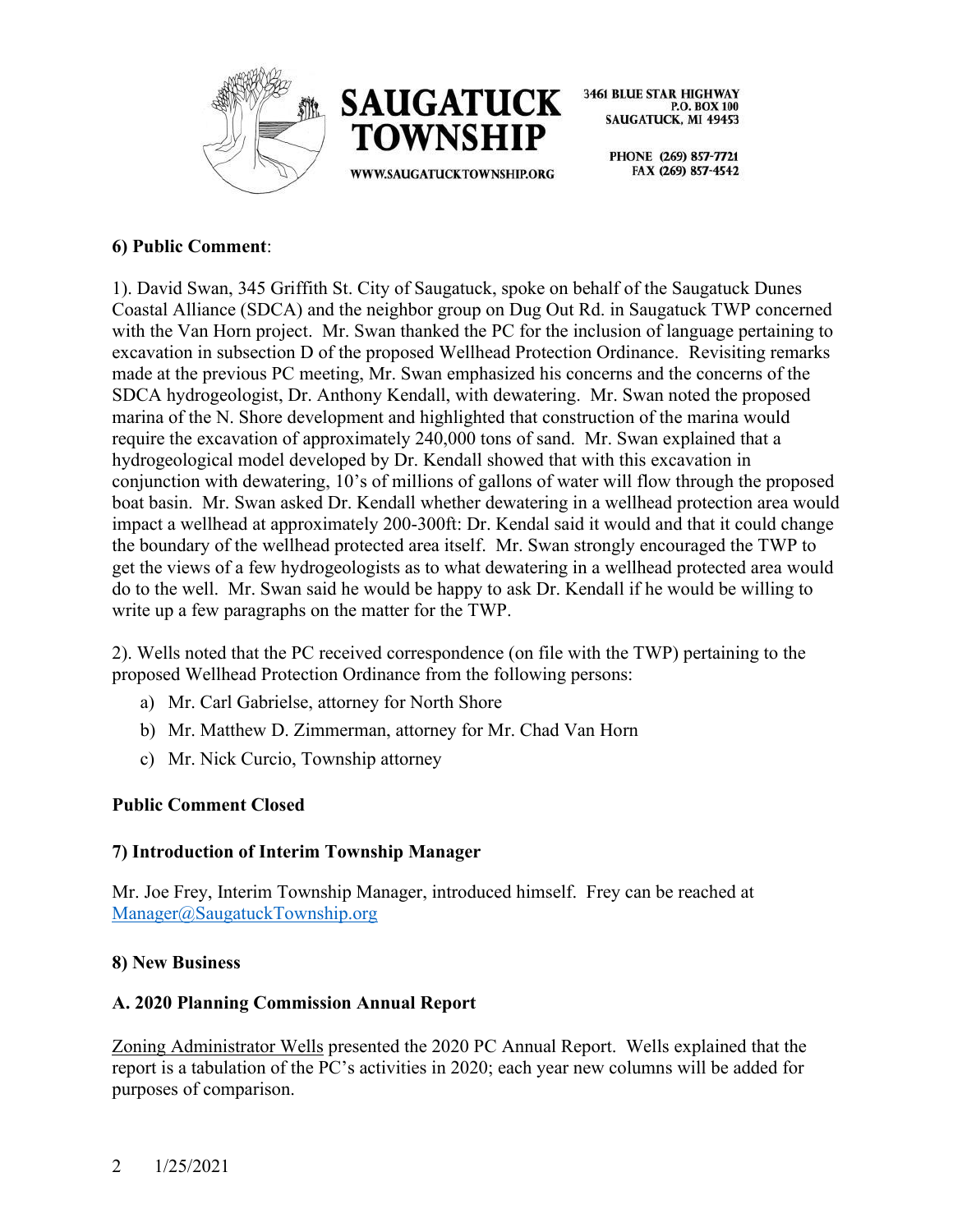



> PHONE (269) 857-7721 FAX (269) 857-4542

Helmrich thanked Wells and applauded her accomplishments relative to code enforcement. Helmrich recommended removing "Recommend denial" from the "Action" column for the month of November, given that the November meeting was canceled.

Israels recommended sending the annual report to the TWP Board for review.

# **9) Old Business**

A. **Zoning Ordinance Text and Map Amendment.** Consideration of an ordinance to add a new zoning section 40-595 to chapter 40 of the Code of Ordinances, Township of Saugatuck, Michigan and to amend section 40-586, to establish and provide regulations for a groundwater protection overlay zone; and consideration of an ordinance to amend the zoning map to rezone various properties in the Township to be a part of the newly created groundwater protection overlay zone.

Wells thanked the Board and everyone who had weighed in on this issue. Wells informed the PC that staff has shared all correspondences with the TWP attorney and Mr. Brode, hydrogeologist with KLSWA, and spent extensive time reviewing all the comments. Wells recalled that the PC held a public hearing on the matter in October, met again to discuss the proposed ordinance in December, and was again reviewing the issue at the present meeting. Wells said that staff had done precedence research looking at other communities that have similar ordinances in MI and nationally. Wells explained that what the PC had before it was a revision from the previous version, a version that included certain uses regulated within the proposed overlay district, which is a geographic area that consists of two main areas. Wells stated that within the proposed overlay district there would be heightened site plan review, and that the proposed ordinance outlined the additional requirements that would be included in a site plan review when there was development in the overlay district. Wells also said that the version of the ordinance presently being reviewed by the PC included certain land uses that would be prohibited, which had come under much scrutiny. Wells called the PC's attention to item 4 in subsection d, which has drawn the most scrutiny. Wells noted that there was confusion concerning the language and that it was important to note for the record that when looking at item 4, the uses that are prohibited are excavation, extraction or mining of sand, gravel, bedrock or any other type of earth material for commercial purposes or for purposes of water body creation or expansion, that is, if any such activities were (1) to involve digging below the water table and (2) be located within 1,000ft of a municipal well as measured from the center line of the well to the nearest portion of the proposed excavation area. Wells noted that there were questions about excavation related to the construction of a commercial building. Wells stated that the intent of the language was to prohibit excavation related to mining sand, gravel, bedrock etc. The language does not prohibit excavation for a commercial building or a commercial use. Wells explained that these land use prohibitions would only be triggered if that excavation or extraction would be (1) below the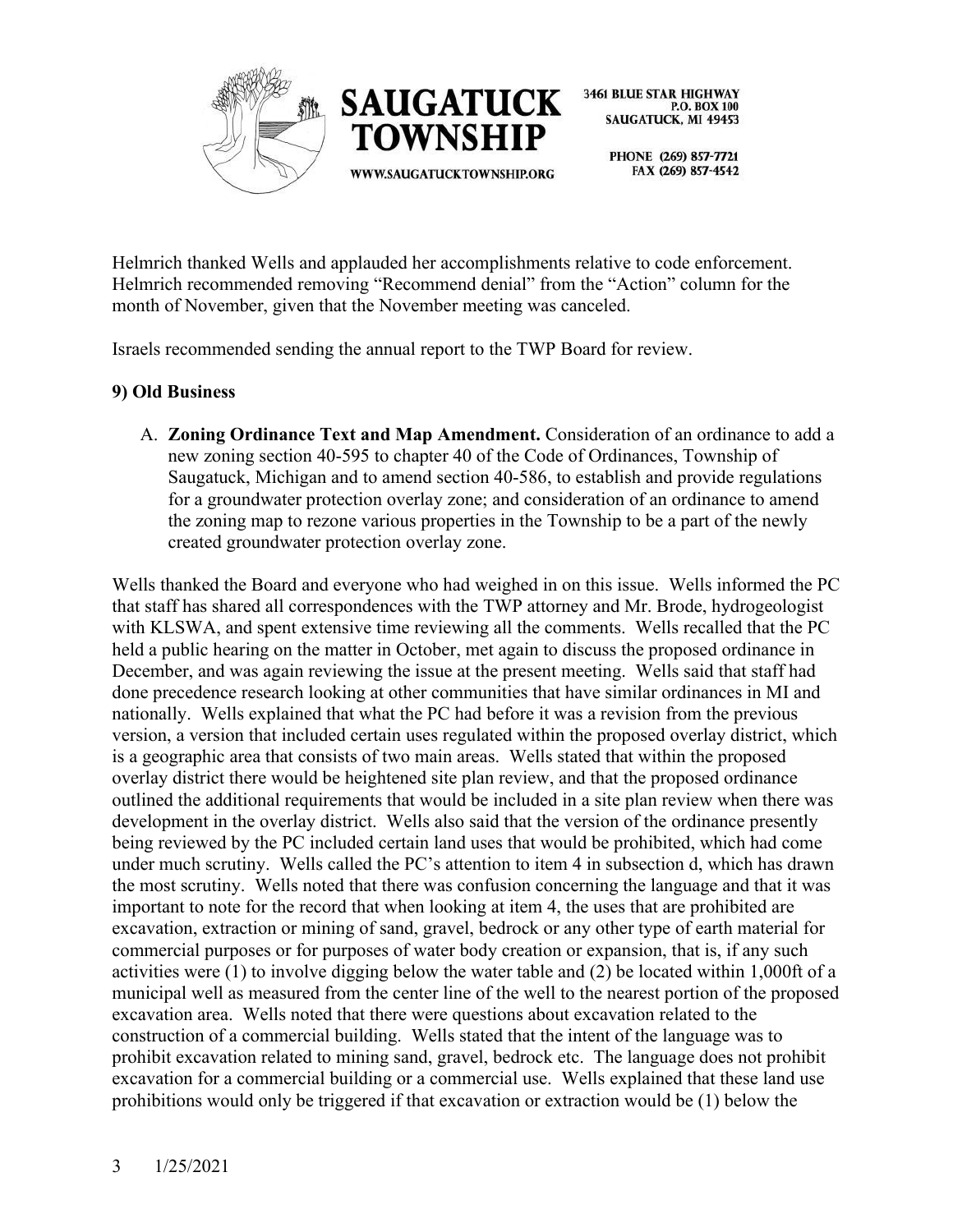



> PHONE (269) 857-7721 FAX (269) 857-4542

water table and (2) within 1,000ft of a municipal well. Wells said staff had done some measurements and found that some of the N. Shore property is within 1,000ft of a municipal wellsite, however the N. Shore PUD is 3,000ft away from the well and thus would be unaffected by subsection D.4 of the proposed ordinance. Wells clarified that what is meant by "water body" is ponds, lakes or something that would require a permit from the TWP or EGLE; "water body" does not refer to a puddle, pool, hot tub or koi pond but rather the creation of a water body. Wells noted that all the prohibited uses in subsection D.4 are also special land uses, and that the overlay district put in additional standards for mining within the boundaries of the overlay district, regulations that would be layered on top of existing standards for mining regulated in Special Land Use. Wells explained that the "1,000ft" was best practice from an example that Mr. Brode researched from another community and that Mr. Brode was confident that 1,000ft is a justifiable distance for this standard.

Ihle personally felt that the language in subsection D.4 was being forced into the ordinance, and pointed out that the TWP attorney had to provide the PC with a memo explaining what the language meant just prior to the present PC meeting. Ihle felt that the memo indicated that the proposed language was a little loose, difficult to follow, and open for interpretation. Ihle reminded the PC that at the previous meeting there was a conversation about how enforcement needed to be considered when recommending new ordinance to avoid overburdening staff. Ihle said that when he read the language about the mining of sand, gravel, bedrock and earth material, it pretty much included everything; any kind of excavation or extraction. Ihle noted that the attorney included the qualifier "for commercial purposes," but Ihle reflected back to concerns related to the hauling off of sand at the Van Horn project; the argument made by one side was that if the sand was being given away, then it's not really a commercial operation. However, Ihle stated, the definition provided by EGLE states that any material that is sold, donated, traded or used for a purpose that has some value. Ihle said that if that was the case, any material moved in any way must have value to the person who is moving that material otherwise they wouldn't have moved it. Ihle directed attention to the language concerned with "for purposes of water body creation," and reflected back to a previous meeting with the housing committee in which members were discussing affordable housing options including the possibility of higher density, lower square footage options. These kinds of projects may require the construction of retention ponds, which would be the creation of a water body. Ihle said that that doesn't seem to be the thing that the PC is trying to accomplish, but Ihle could foresee a disgruntled neighbor that doesn't want the project using the wellhead ordinance as a tool for opposing the project. Ihle recognized that the prohibitions were only within 1,000ft of a municipal wellhead, but felt that still limited development. Ihle expressed that he wished he had seen a map that showed what was within 1,000ft of the wellheads, but added that it was unclear where future development is going to go. Ihle referenced discussions of ongoing projects, and said it was not the PC's job to come up with ways to affect ongoing projects. Ihle stated that the job of the PC was to look at ways to recommend ordinances that protect future uses of the TWP. In reflecting on the proposed ordinances, Ihle considered that Brode, KLSWA hydrogeologist, discussed how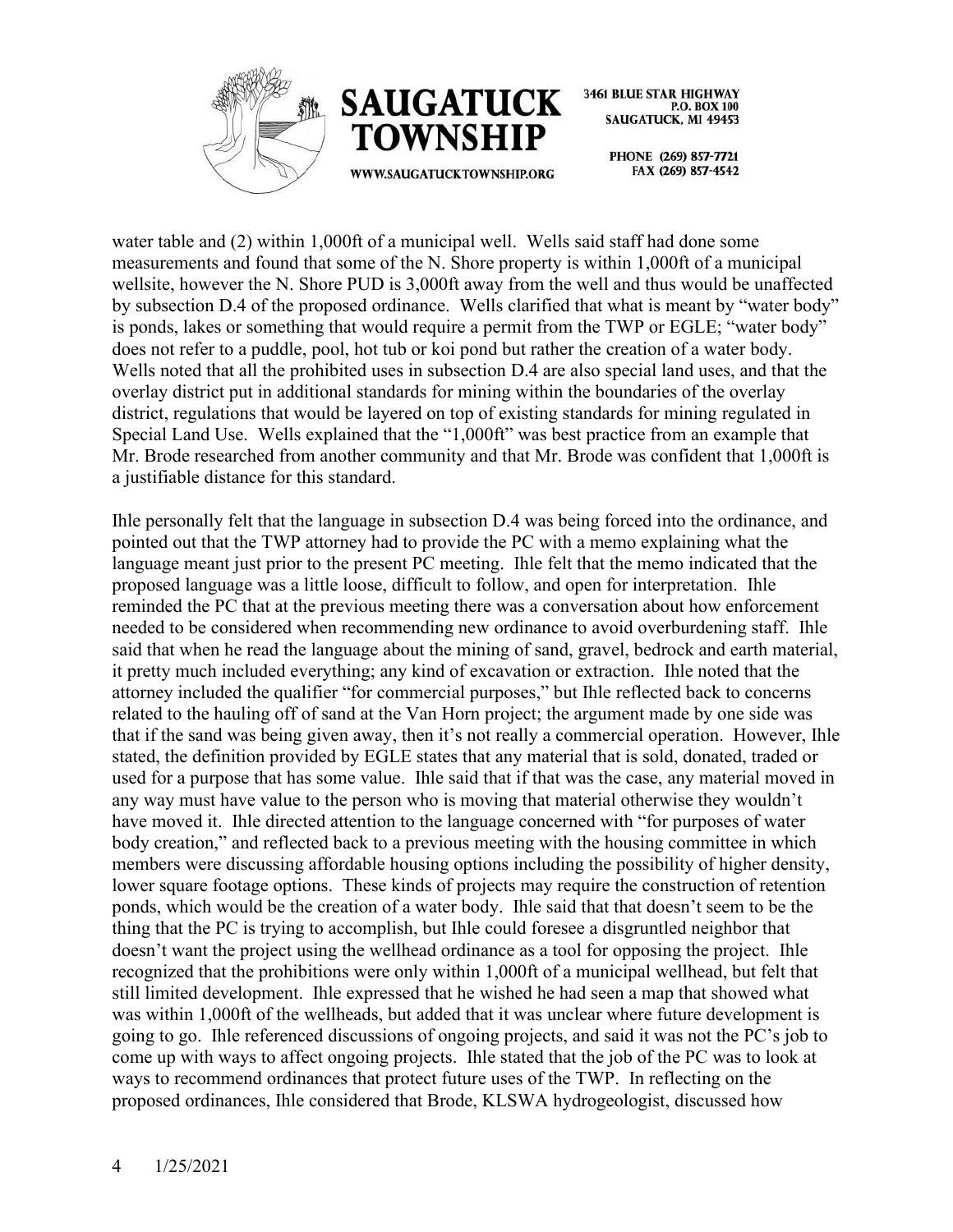



WWW.SAUGATUCKTOWNSHIP.ORG

**3461 BLUE STAR HIGHWAY** P.O. BOX 100 **SAUGATUCK, MI 49453** 

> PHONE (269) 857-7721 FAX (269) 857-4542

excavation has minimal potential impact on wellheads, and questioned why excavation was coming into the conversation about wellheads. Ihle agreed that it was important to pay attention to future development, but believed that there was a better way to do that. At the next meeting, Ihle wanted to discuss future development though land use standards instead of putting it into a wellhead protection ordinance. Ihle believed that excavation prohibitions were not relevant to wellhead protection. Ihle referenced Shipley's remarks from the previous meeting, that we should choose the proper language for the proper reasons. Ihle expressed that his remarks were addressing putting the proper language in the ordinance that pertained to wellhead protection and addressing other land use concerns by reviewing land use standards. Ihle stated that the PC was trying to address large excavations. Ihle said that the larger excavations are already controlled by the state. Ihle explained that he tried to read subsection D.4 from an outside perspective, and he could not wrap his head around why it really belonged in the wellhead protection ordinance.

Rowe echoed Ihle's concerns. Rowe believed the wellhead ordinance to be a very important ordinance, and that the PC needed to get it right. Rowe recalled that the PC heard a lot of discussion from the last meeting, and he referenced Curcio's memo; Rowe felt that Curcio did an awful lot of explaining and said that he believed that to mean that the language of subsection D.4 was not clear. Rowe strongly wished that Curcio was present for the meeting so that the PC could ask him questions directly. Rowe did not feel good about voting on the ordinance until Curcio was present and could answer questions from the PC about their concerns and the concerns expressed in the correspondences. Rowe did not see much point in setting the TWP up for immediate legal action. Rowe wanted to see the proposal tabled until Curcio was available to attend the discussion.

Welk seconded the thoughts of both Ihle and Rowe to hold off on a decision for a period of time. Welk believed that there were other things going on at the meeting that needed to be addressed, and Welk did not think the present ordinance was the major issue requiring attention.

Shipley expressed concern with the language pertaining to excavation in subsection D.4, because that was the language that was included in the original ordinance proposed to the PC. Shipley believed that there must be a reason why that specific language was included, whether it was a template from the state or for some other reason. Shipley was unsure of the exact reason for the inclusion of the language pertaining to excavation, but emphasized that at some point someone wrote it for a reason and Shipley expressed discomfort at the idea of the complete deletion of D.4. Shipley did not disagree with Ihle's remarks, but was confused as to why language prohibiting excavation was present in the original version of the proposed ordinance if excavation did not pose a threat to wellheads. Wells explained that the reason for the language with its specific terms was because staff wanted the items in subsection D to be written the same way as in the TWP Zoning Ordinance uses table. Wells showed the PC the uses table. Shipley thanked wells for explaining that the language was a matter of continuity with the TWP zoning ordinance. Shipley reiterated discomfort at the complete deletion of subsection D.4, and said it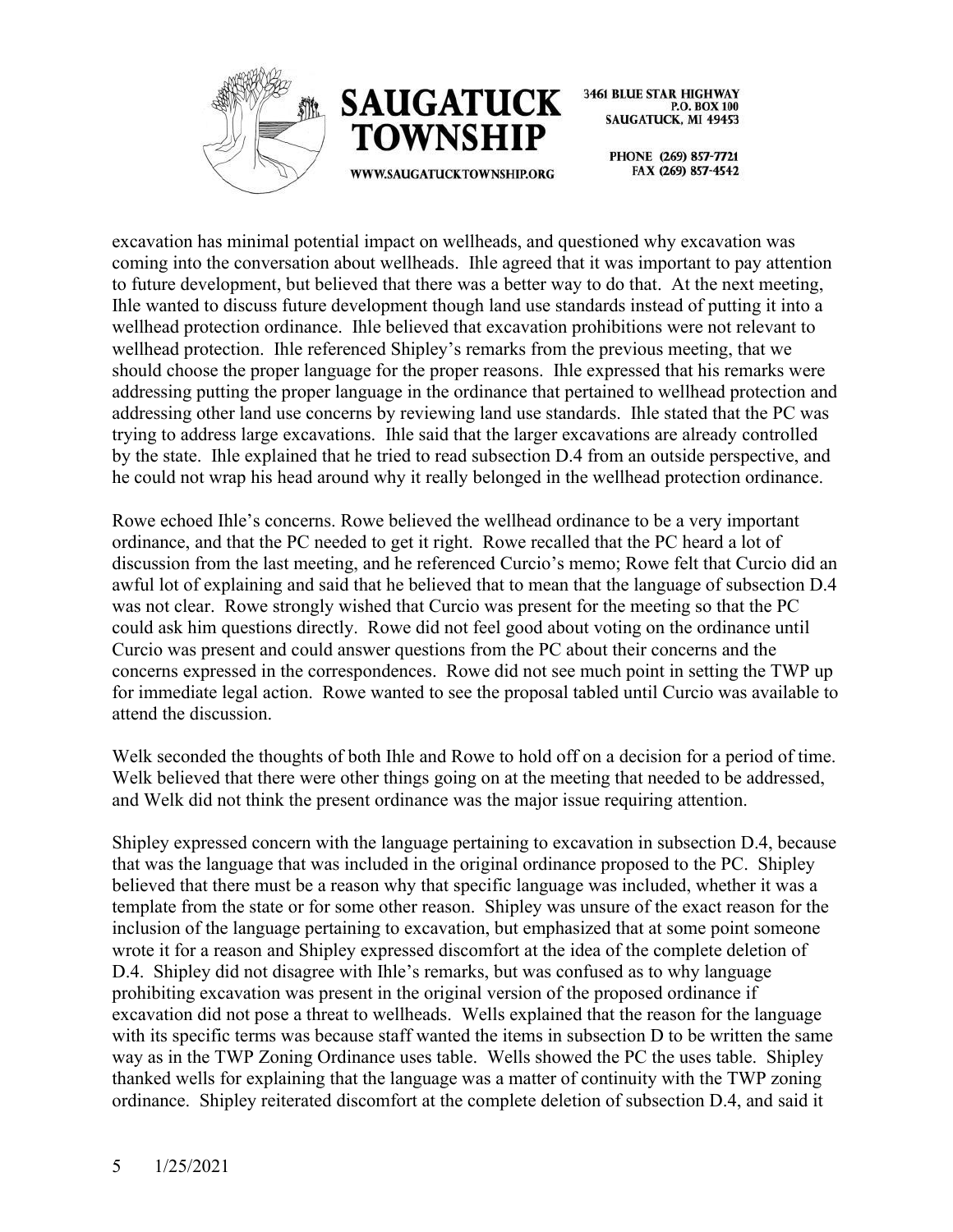



> PHONE (269) 857-7721 FAX (269) 857-4542

was difficult to grasp why the subsection was originally included if it was not important. Shipley said the present version of the proposed ordinance that adds that language back in was a good idea, but thought that the PC may need some more time before voting. Ihle said that from reading the previous meeting's minutes, his understanding was that the reason why staff removed D.4 from the proposed ordinance was because staff felt that enforcement/spelling out the condition was overwhelming, and that staff was worried about its continued inclusion in the ordinance. Israels agreed with Ihle and recalled that staff said that such land use prohibitions were best served being in the land use ordinance versus in this ordinance; a duplication of this could be construed as confusing.

Helmrich wanted to underscore that the D.4 language is not an addition to anything; it was excluded from an original draft that Helmrich believed had been in the TWP's possession for well over a year, after the cities of Douglas and Saugatuck adopted their own wellhead protection ordinances and repeatedly inquired with the TWP as to when the TWP would pass one of their own. Helmrich stated that this ordinance has been tabled multiple times. In the previous meeting there was a deep discussion on subsection D.4 and the PC voted unanimously to have staff and council look at putting D.4 back in the ordinance, which is what staff has done in the present version. Helmrich acknowledged that staff has done an amazing amount of work in the last month, and he commended Curcio's memo addressing concerns raised previously, and where he closes the memo with stating that in his opinion the enclosed language is reasonable and drafted in good faith. Helmrich stated that that's what he thought the PC had directed staff to do, and staff had done it. Helmrich reemphasized that D.4 was a reinstatement and tweaking, not a brand new addition of a condition, and to Helmrich that was very pertinent. Helmrich reiterated Wells remarks that D.4 matches language in the TWP's zoning ordinance and that there's consistency here; there should be consistency between ordinances, Zoning Ordinance and Master Plan, as the PC and Board have previously spoken to. Helmrich stated that the Board, TWP as an entity, and the cities of Douglas and Saugatuck have repeatedly asked of the PC why the wellhead protection ordinance has not yet been passed. Helmrich believed that the subject has been addressed thoroughly, has been tabled a number of times, and is now in a good position per the PC's instructions to Curcio and Wells.

DeFranco noted that in the Master Plan, protecting water quality is a top priority, and, given this, the PC at some point has a responsibility to recommend approval of the proposed ordinance to the Board. DeFranco referenced Curcio's memo and explained that if it is read independently it appears that Curcio is doing a lot of explaining. DeFranco emphasized that the Curcio memo must be read in context; the Curcio memo is in direct response to the correspondence from Mr. Gabrielse, attorney for N. Shore, and disproves the outrageous statements made by Mr. Gabrielse. DeFranco stated that it was not the case that subsection D.4 was overly confusing, but that the PC was being confused by outside parties and that Mr. Curcio did a fantastic job addressing the concerns presented in the Gabrielse correspondence. DeFranco reiterated that the Curcio memo must be looked at in context: it was a direct response to the Gabrielse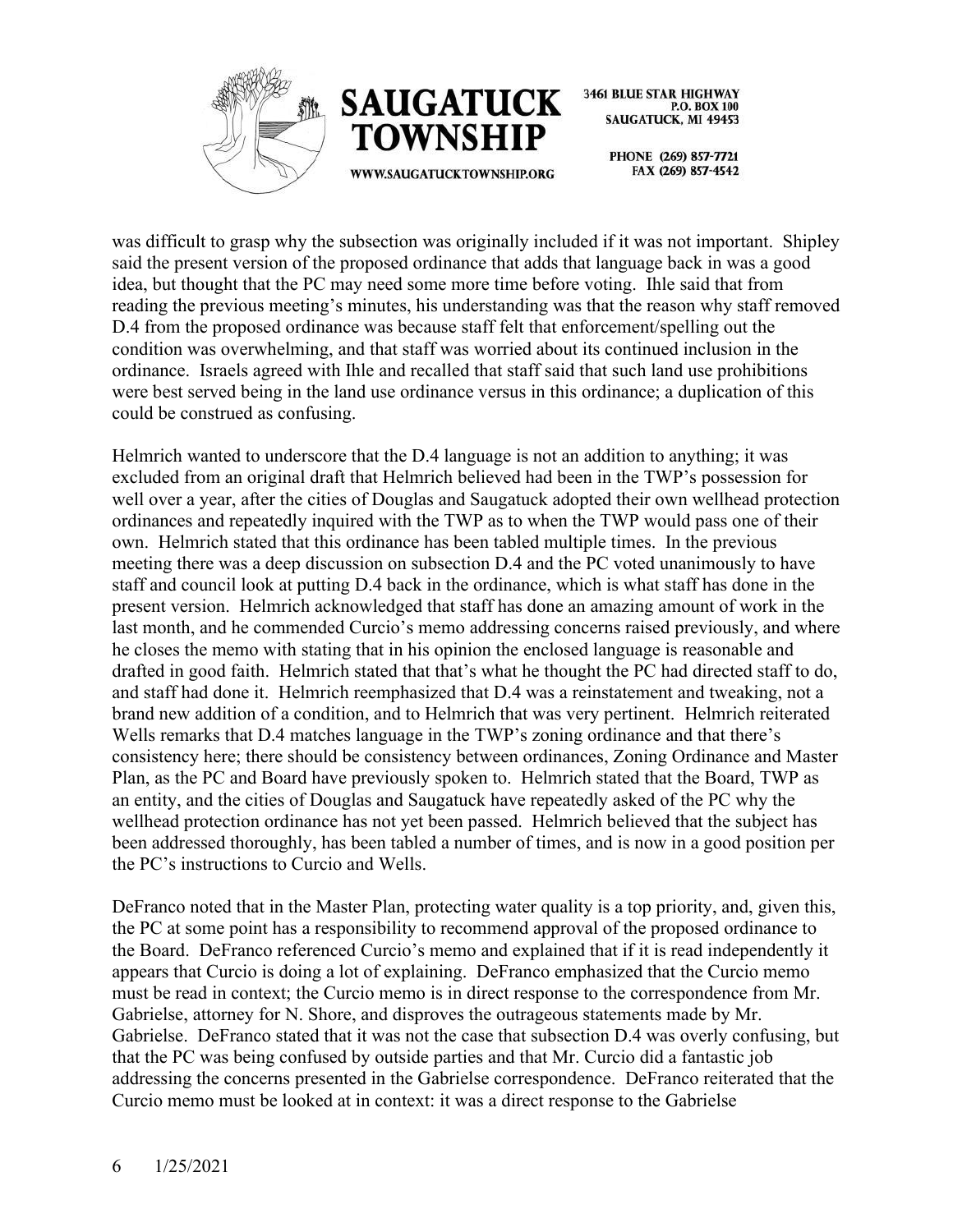



> PHONE (269) 857-7721 FAX (269) 857-4542

correspondence. DeFranco stated that D.4 could be read as outright prohibiting all the listed land uses, but in fact D.4 states that all the listed uses are permitted so long as those uses (1) are not located within 1,000ft of a municipal well and (2) do not involve digging below the water table. DeFranco stated that the proposed municipal well site on the N. Shore property sits on an aquifer hundreds of feet deep, and so even if the Van Horn project was within 1,000ft of the wellsite, DeFranco believed that D.4 would not prohibit the Van Horn pond because the pond is not so deep as to go below the water table. DeFranco recalled that Brode said that a broad ban on excavation within the delineated wellhead area would not make sense, however, if a lake were put on top of or in proximity to a municipal well, that use would change water levels and could alter water chemistry. Additionally, Brode said he would be worried if there were mining activity next to a municipal well.

Ihle stated that DeFranco brought up a good question; what is ground water? Ihle referenced the Van Horn pond and said that the only reason why the pond was holding water was because it was below ground water. Ihle emphasized that the Van Horn pond did not have a clay lining or anything to hold water other than its being below ground water. Ihle said that it stood to question, what was the ordinance defining as ground water. Ihle felt that the PC was discussing two distinct issues; the PC was talking about (1) potable water which is 80 to a few hundred feet deep and (2) ground water, which Ihle suspected was 5 or 6 feet deep. Ihle asked what D.4 defined as ground water. DeFranco said Ihle was posing a great question, but added the correction that the language of D.4 refered to the "water table," not "ground water." DeFranco asked what was the water table; does ground water count as the water table or does the water table refer to the aquifer? DeFranco wondered if there was a technical distinction between ground water and the water table. Ihle said that you could call the ground water filling the Van Horn pond more of an aquitard than an aquifer, and so there is a hydrogeological distinction between two, but it could easily be argued that the Van Horn pond was filled with ground water. Ihle expressed that these were important things that needed to be addressed as a Township, and that Ihle's concern was that the language of D.4 could be picked apart and, if so, the PC would be setting itself up for battles; the TWP would end up in court, lose, and it would cost money and staff time. Ihle stated that these were his concerns with keeping D.4 in the ordinance, and echoed Rowe and Welk's points that it would be better if the PC could consult the attorney and ask whether this was a valid concern.

Shipley recalled Ihle saying that the ordinance's language should be chosen for the right reasons, and Shipley did not believe that "fear of litigation" was a right reason. Shipley said the issue concerned her own drinking water and the TWP's wellhead, and given that Shipley would not be moved by fear of litigation. Shipley asked whether Ihle would help improve and clarify the language at D.4. Shipley reiterated that "fear of litigation" would not be a good reason for excluding subsection D.4. Ihle stated that he felt the right answer was to strike the excavation condition altogether. Helmrich asked Ihle what changed his mind from the previous meeting. Ihle stated that he did not change his mind, and that he had voted that staff should got back and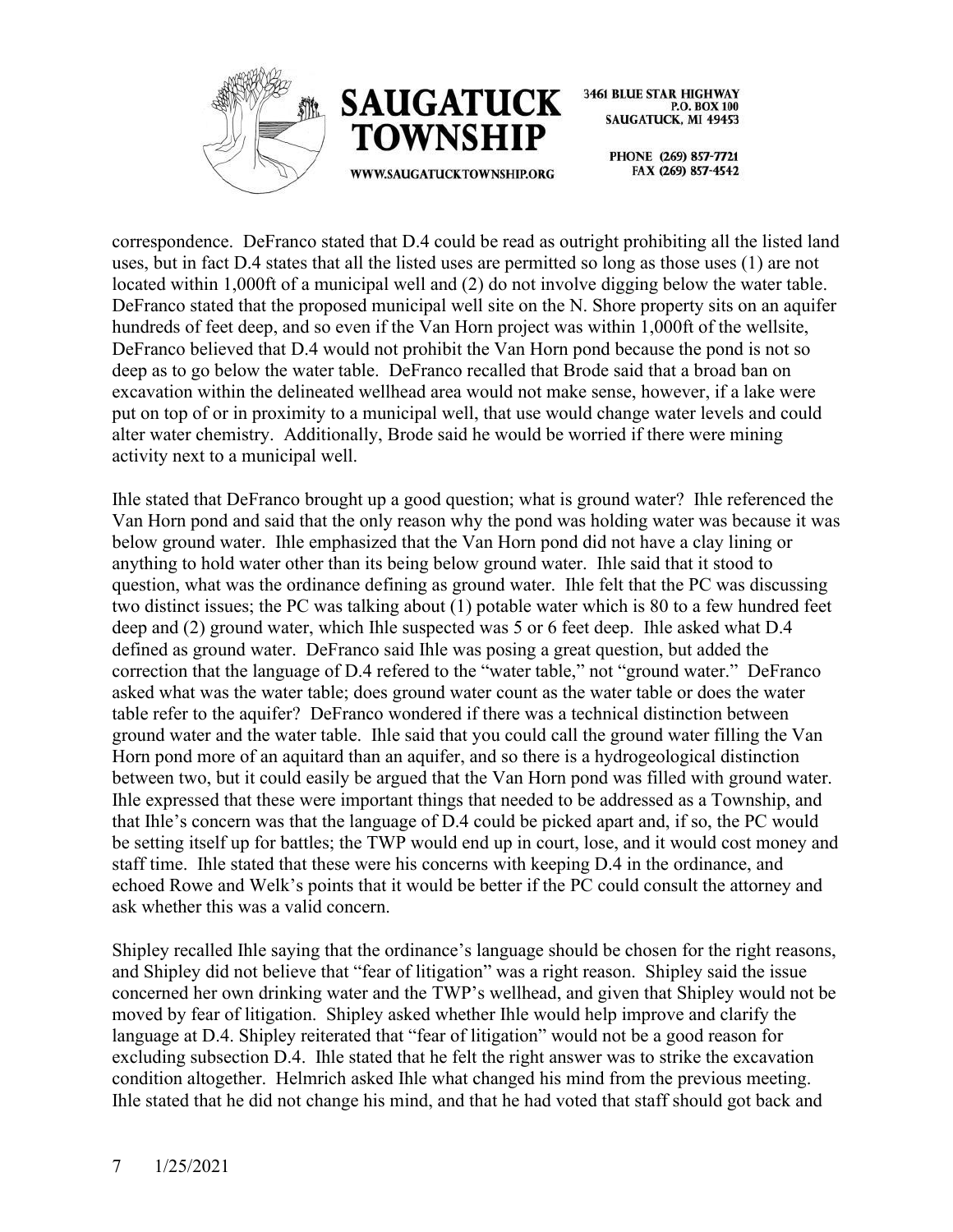



> PHONE (269) 857-7721 FAX (269) 857-4542

look at the issue more closely. Ihle was hoping staff would learn something new, but that he didn't feel that the PC learned anything new with the updated language.

Rowe stated that it was his understanding from last month's meeting that the PC would continue to have the conversation about subsection D.4 with the TWP Attorney present. Rowe stated that he was uncomfortable with making a decision until another conversation was had with the TWP attorney present to address some of these issues.

Welk stated that we should have another conversation with the TWP attorney and the hydrogeologist present. Welk stated that the PC could go out and get 50 hydrogeologists from the other side of the issue and that they would say whatever they were being paid to say, or we could just consult our own attorney and hydrogeologist. Welk said that if the other side does not like the PC's thinking, they could go out and get 50 attorneys at great fees to say whatever the PC doesn't want to hear. Welk said that the issue was that the TWP had an attorney and a hydrogeologist, and that the PC could keep going down this road, spend a lot of money, and hear what we heard at the previous meeting. At the Joint Board/PC meeting, Welk suggested that the TWP improve pay for staff to avoid employee loss, such as the resignation of Township Manager Graham. Welk stated that Helmrich was going to follow up with improving pay for staff, but now wanted to spend money on litigation. Welk said that he does not understand this thinking; the PC should make a decision or motion and move forward. Welk emphasized that the debate over D.4 could go on for years, and that Welk and Rowe had been on the PC for years and know that issues like the one under discussion is not worth spending the time or money. Welk encouraged the PC to make a motion, vote, and move forward.

Shipley said that she had expressed similar sentiments at the meeting at which the proposed ordinance was first introduced to the PC, and at that time Shipley was happy to accept the recommendations of the attorney and hydrogeologist. Shipley explicitly recalled saying that she did not want the discussion of the ordinance to drag on for an extended period of time, that she had received "eye rolls" for this view, but now the PC was at least three months into debating the issue. Shipley wanted to make clear that she agreed with the version of the ordinance originally presented for review by the PC; she accepted the recommendations of the attorney and hydrogeologist and that Shipley along with DeFranco were the only two commissioners who were ready to vote on the ordinance months ago. Shipley felt that now the issue had been muddled and that the PC was several months into the discussion. Shipley agreed that the PC should move forward and that maybe someone would want to make a motion.

Ihle proposed making a two-part motion, because he did feel that there were important issues left to be discussed. The first part would be to strike D.4 from the proposed wellhead protection ordinance and approve the remaining ordinance as written, and the second part would involve the PC's discussion of the TWP's land use standards so that large-scale excavation projects could be addressed. Israels clarified that there were two parts to the motion being made; Part A was to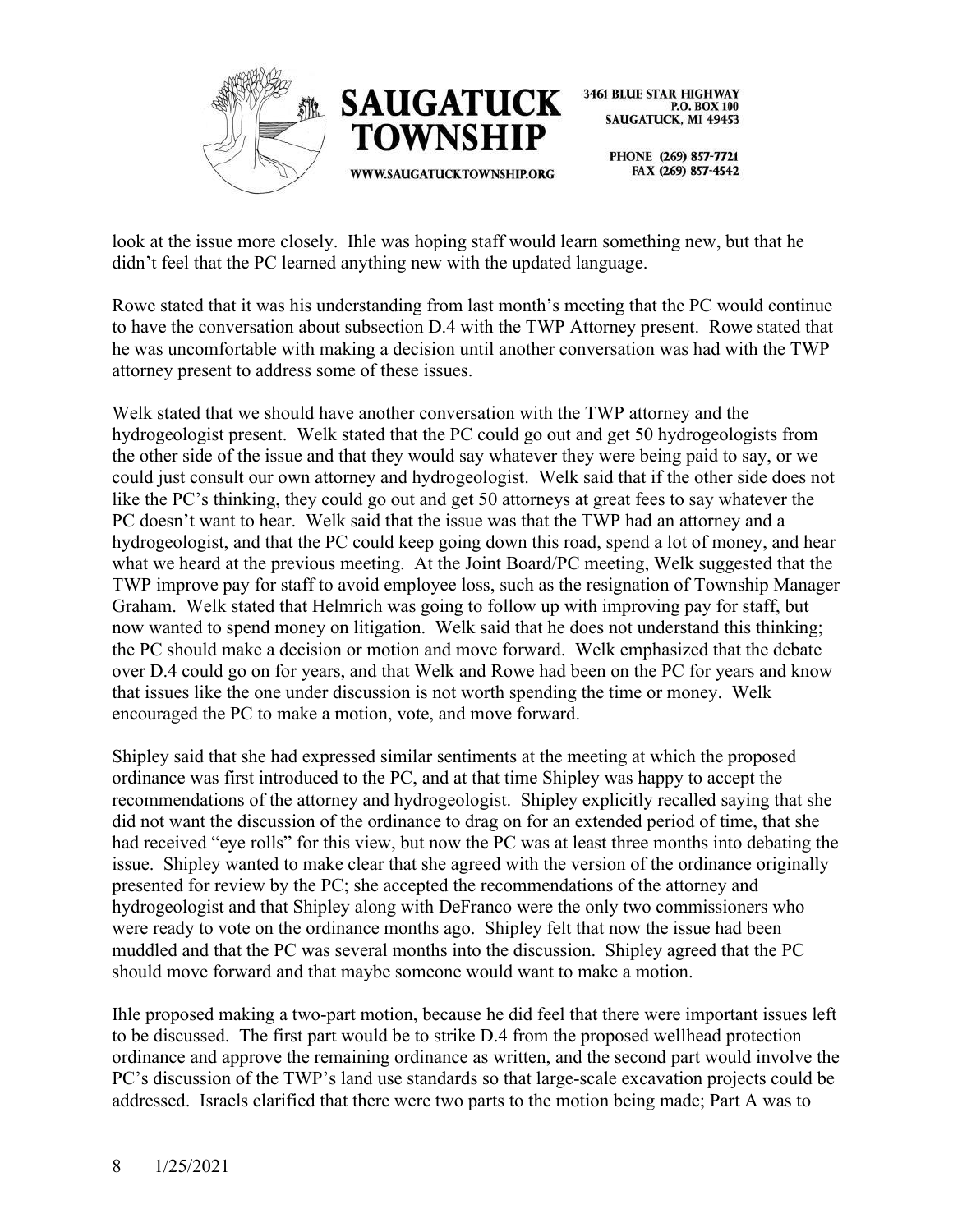



PHONE (269) 857-7721 FAX (269) 857-4542

strike D.4 and approve the Wellhead Protection Ordinance as written, and Part B was to discuss the TWP land use standards with respect to large-scale excavation projects at the next PC meeting. Ihle confirmed that there were two parts to his motion, which was seconded by Welk.

Israels asked whether there was any discussion regarding the above motions. Rowe asked to clarify if Ihle's motion was to strike D.4 and to recommend adoption of the remainder of the Wellhead Protection Ordinance to the Board. Ihle confirmed this to be the case. DeFranco expressed frustration at having spent money on an attorney and hydrogeologist and at having staff adjust the language of D.4 twice. DeFranco felt that there was always a reason given to identify the language of D.4 as unclear or complicated. DeFranco believed the present language of D.4 to employ a clear term with the use of "water table," and that that deserved further consideration. DeFranco stated that the PC was guessing at whether "water table" was intended to have a colloquial or technical meaning. DeFranco suspected that "water table" was a technical term, and read a definition of "water table." DeFranco said that the definition suggested that the water table related to the uppermost regions of the aquifer. DeFranco stated that if the PC was considering land use activities that would breach the uppermost boundary of the municipal aquifer within 1,000ft of the municipal wellhead, that prohibiting such activity was perfectly pertinent to protecting groundwater. DeFranco said that if the PC was never going to be satisfied with whatever terminology was employed related to excavation, so be it. DeFranco believed that if "water table" had a technical meaning, the PC should know about it. Additionally, if the language of D.4 was intended to prohibit activities that would breach the aquifer within 1,000ft of a municipal wellhead, that prohibition would prevent contamination of municipal groundwater. DeFranco emphasized that when the PC discussed the protection of municipal water, that topic concerned the water supply of not only Saugatuck Township, but also the water supply of the cities of Saugatuck and Douglas and Laketown Township.

Israels found the December PC meeting to be a challenge, that two and half hours was exhausting and possibly confusing for some commissioners. Israels considered whether the PC wasted time and resources, because no conclusion was reached. Israels explained that the meeting was all a result of one line item in a proposed ordinance that took the PC on a long journey considering residential development, commercial use, personal passions, ponds, a proposed marina, aquifers, groundwater, deep water, all kinds of mining and soil testing. Discussion even infiltrated into Laketown Township and other areas. Israels wanted to back track and thank the two guests who participated in the meeting, Curcio, TWP attorney, and Brode, KLSWA hydrogeologist, for taking the PC's questions on a topic with which the PC was not well-versed. Since then, Israels had twice reviewed the meeting's recording, prior to receiving correspondences from Mr. Gabrielse and Mr. Zimmerman, and concluded that the meeting was very educational and not frustrating. Israels did believe that the PC may have missed some important context; the proposal under consideration is designed to protect our municipal water sources and 99% of it the PC agreed upon, that is, to protect TWP residents against chemicals, hazardous waste, radiological materials, oils and things that pollute the water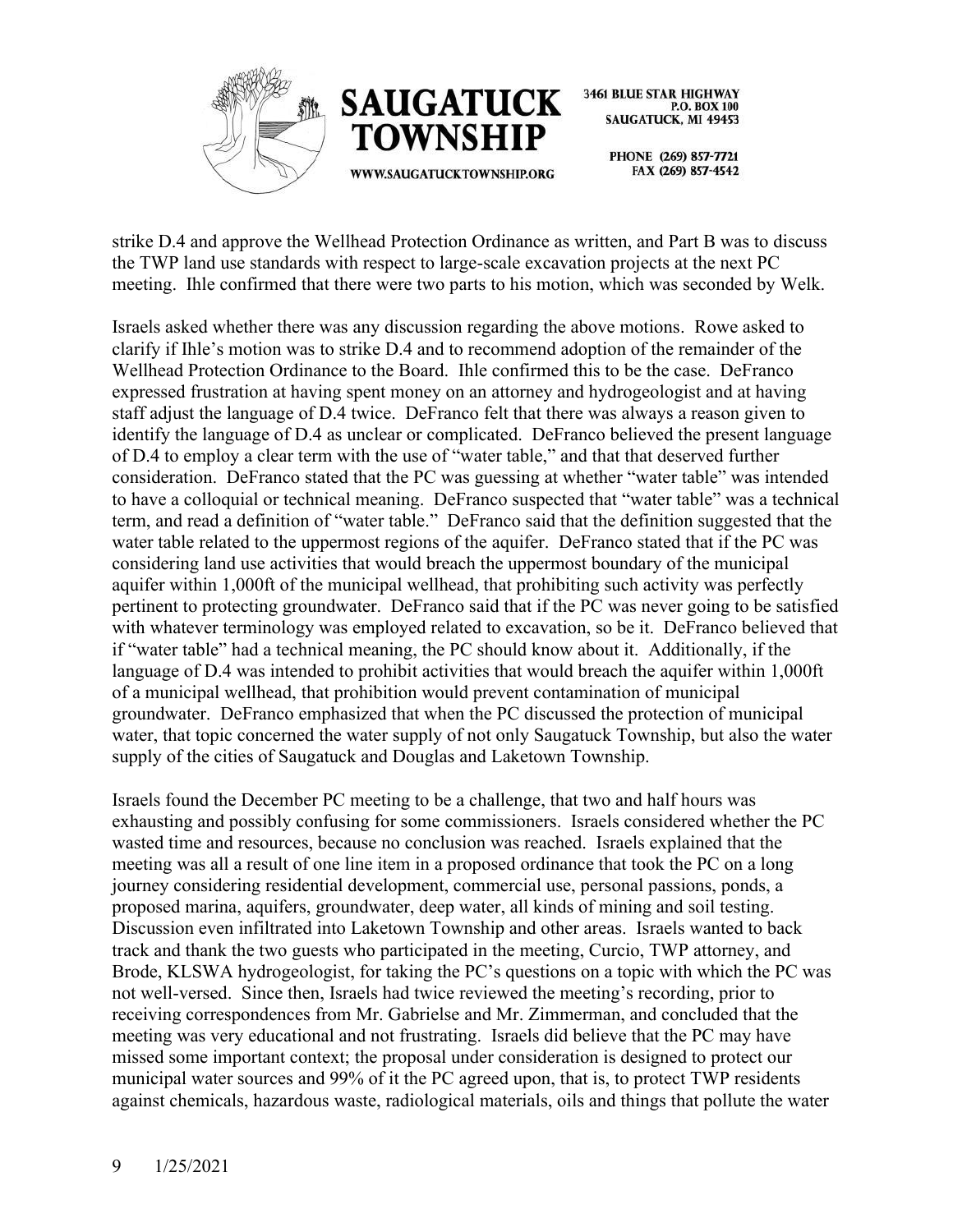



WWW.SAUGATUCKTOWNSHIP.ORG

**3461 BLUE STAR HIGHWAY** P.O. BOX 100 **SAUGATUCK, MI 49453** 

> PHONE (269) 857-7721 FAX (269) 857-4542

system. The ordinance also guided testing on property transfers, testing of old wells, and secondary effects related to chemical leaks, spills, storm water, and things of that nature. Israels pointed out that subsection D further reiterated all the above items in a prohibited use. In reviewing subsection 4.D, Israels would use the word "sticky" to describe it. Israels said that the TWP's experts told the PC that the language in D.4 was not necessary. Israels said that at the time the PC did not really listen to the TWP's experts, and, being good protectors of a document, the PC sought to refit the language because simply eliminating D.4 was uncomfortable. Israels stated that D.4 could easily be eliminated because it's already in the zoning ordinance and excavation and extraction are under the jurisdiction of the state. Israels noted that the delineated wellhead area was defined by the state and approved by EGLE, all in accordance and under the advice of hydrology experts. Israels noted that the PC was asking the experts to spend time and energy on trying to describe what the TWP means in its own ordinance, and Israels wondered where TWP staff would be when the time came to support those "sticky" measures. Israels reminded commissioners that they were told that eliminating D.4 would be a good action both by Brode and Curcio; the PC was told that eliminating D.4 would be a good action at the local level because permitting would have to occur at the state level anyway. Curcio and Brode agreed that moving the contents of excavation and extraction to land use ordinance actually seemed more appropriate and would provide an additional layer of oversight that would be more specific to those uses. Israels said that the PC was informed that the ordinance would not inhibit home-site excavation in any manner, but what was not considered was whether the ordinance could affect other projects, such as a high-density residential project, that could come to the TWP and would be better addressed in land use ordinances specific to the types of land in question. Israels thought that the PC's challenge was to accept the role of the TWP's leadership and make decisions that support the TWP; the PC must lead with information and the advice received from field-educated persons, resources which the TWP staff provides. Israels stated that the PC also hears from community members and often from members who may not agree with a pending action, but good leaders make really tough decisions for really good reasons. Israels supported the removal of D.4 in its entirety, not because of one letter from a community member's attorney, but because it makes the future application of the ordinance "sticky." Israels said that the PC knew subsection D.4 is sticky, because the PC received a memo from the TWP attorney trying to explain it. Israels supported adding it to future agenda items, and the regulatory aspect of it could further support land use agreements, regulations by neighborhoods and community districts, site plan review, and development site overview. Israels concluded that it seemed unrealistic to prohibit excavation and extraction, and, as the PC was told by the TWP's experts, excavation and extraction posed low threats to ground water in general. Israels stated that the TWP was different from the City of the Village of Douglas and the City of Saugatuck, in structure, government, resources and potential growth, and that the TWP was different from Laketown Township in that the TWP's wells are deep and Laketown's wells are shallow. Israels highlighted that the PC learned that no trillium was detected in TWP municipal water, which suggested that there has been no connection to surface water in 50 years or more. Israels recalled that the TWP has aging wells and that the TWP has the potential for a new well in 2022, which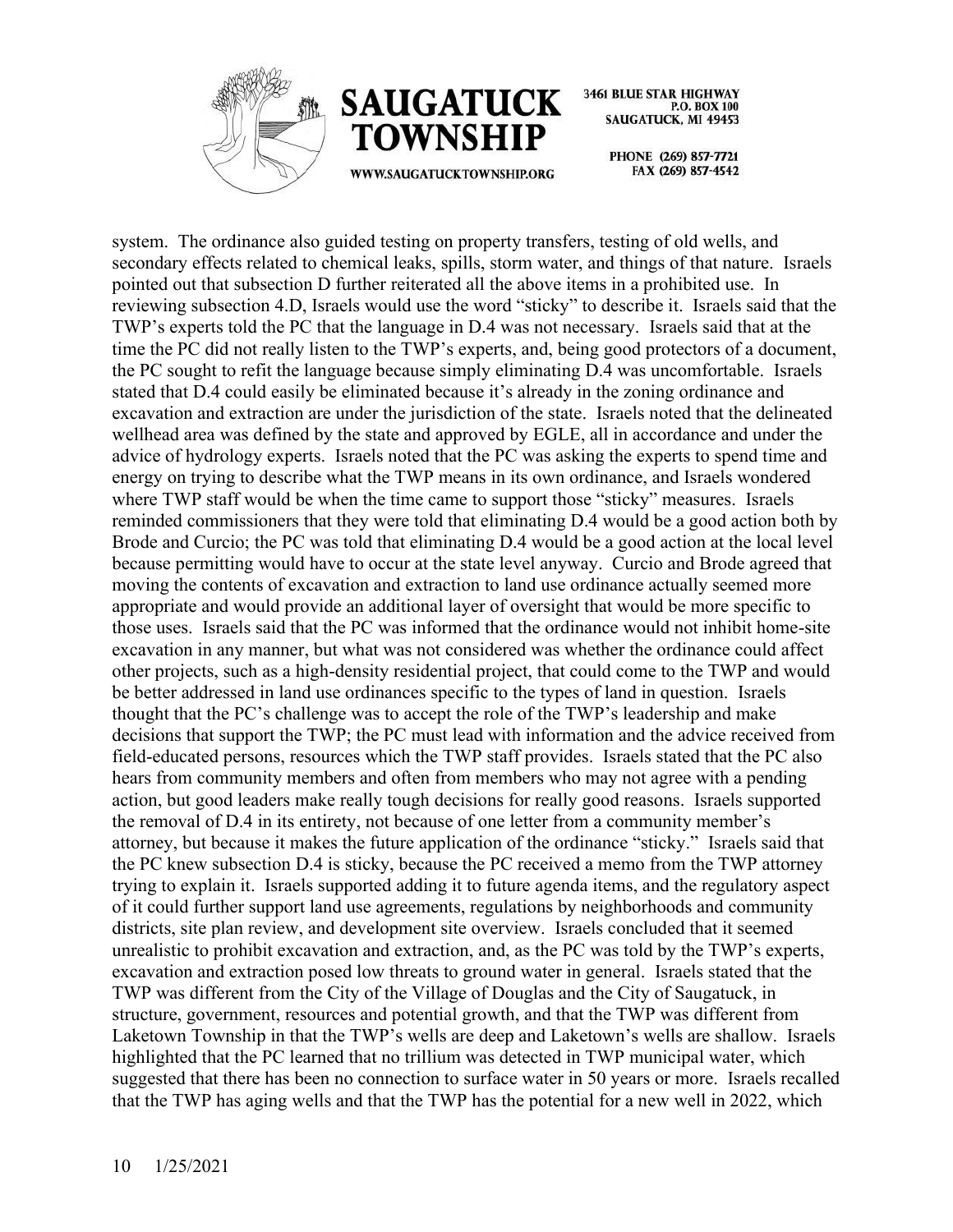



PHONE (269) 857-7721 FAX (269) 857-4542

would be good for the TWP. Israels clarified that the decisions of the meeting had nothing to do with getting the new well site in 2022. Israels noted that the ordinance and the relationship with KLSWA was a good step for protecting TWP water for future generations, and so Israels supported 99% of the ordinance. Israels looked to the PC for a motion.

A **Motion** was made by Ihle to (1) strike D.4, in its entirety, from the proposed ordinance and recommend adoption by the Board of the remainder of the Wellhead Protection Ordinance as written, and (2) address future development with respect to land use standards at the next PC meeting. Seconded by Welk. **Approved by roll call vote: DeFranco, yes. Ihle, yes. Shipley, no. Welk, yes. Helmrich, no. Israels, yes. Rowe, yes.** 

# **B. Master Plan Review**, Sub Committee Updates

Israels would like to see "sub-committee update" as an agenda item every month.

Rowe said that the Housing Committee has had a brief meeting and will be meeting again on 1/28. The committee was composed of Rowe, Ihle, Welk, and Harry Adams, a community member.

DeFranco thanked Israels for recommending Waste Removal and Recycling as a committee. DeFranco explained that the Rural Character committee has not yet met, and that DeFranco was in the process of recruiting committee members.

Ihle has begun identifying potential categories of interest on the Blue Star Highway committee to be filled by PC, Board, and community members. Ihle was interested in finding someone who could represent the economic interests of the Blue Star Corridor.

Shipley noted that when the PC was considering possible sub committees, multiple commissioners identified "open spaces" as an area of interest. Shipley recommended that each committee incorporate "open spaces" into their committee work.

Israels explained that when she was developing the sub committees, she spoke with each commissioner on the phone to get a better sense of their interests. Israels felt that she had to narrow potential topics down to attainable goals. Israels recognized that each commissioner was a volunteer and expressed appreciation for work done by commissioners. Israels thought that the Rural Character committee could address "open spaces." Israels noted that the Blue Star Corridor had been an area of interest for at least three years. Israels informed the PC that she had committed to quarterly meetings with the Planning Commissions of the cities of Douglas and Saugatuck. Israels had also scheduled time at the Parks Commission meeting to discuss the four committees the PC had put in place and to see if anyone had an interest in participating. Israels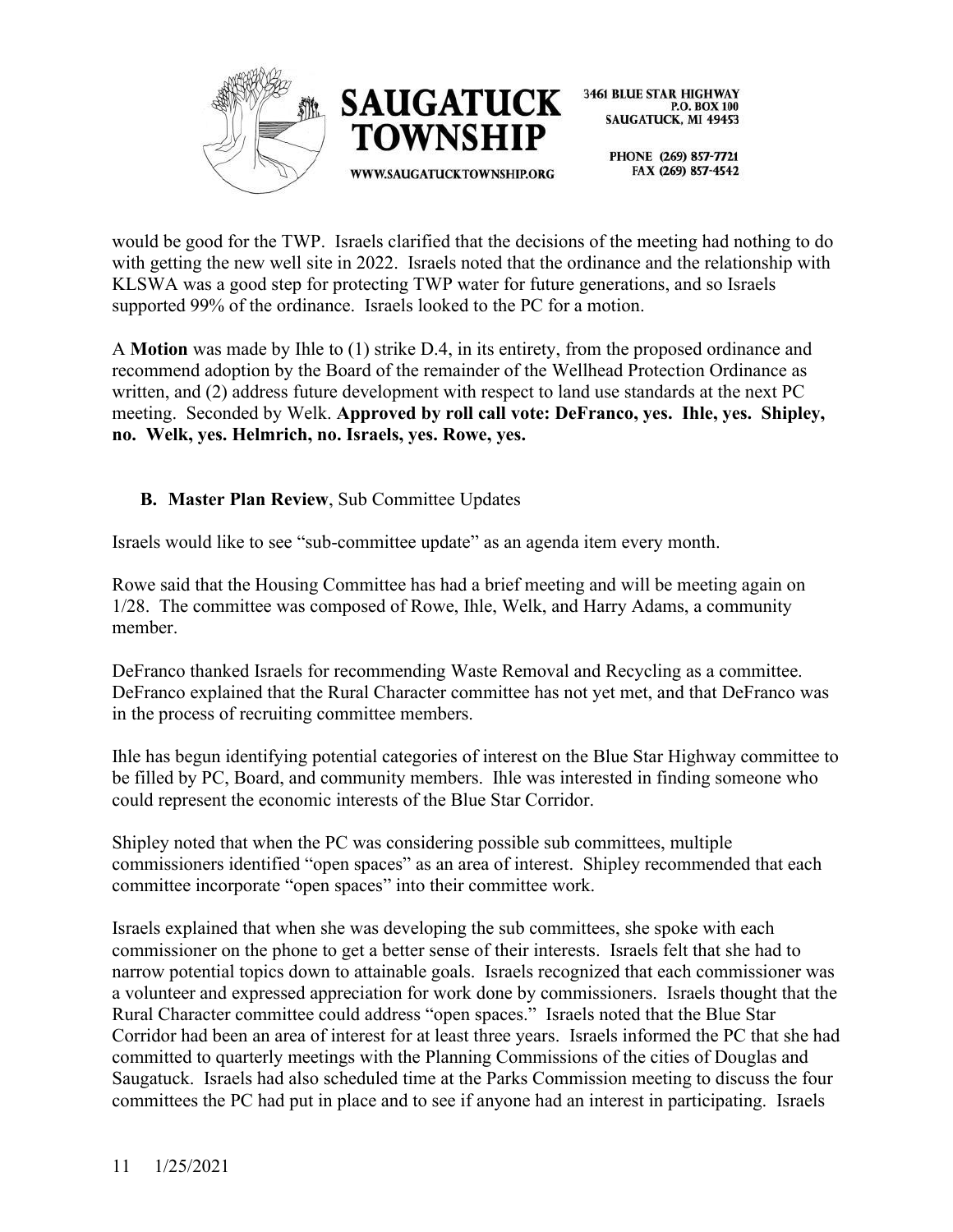

wanted the PC to read "Strong Towns," discussing the first three chapters at the next PC meeting. Helmrich said that all commissioners could commit to acquiring and reading the book.

Helmrich mentioned that it was time to start discussing the formation of the Tri-Community Master Plan Review Committee. Helmrich alerted the cities of Douglas and Saugatuck, and encouraged commissioners to consider joining this new committee. Israels asked Helmrich if interested commissioners should communicate directly with Helmrich or wait for guidance from the Board. Helmrich noted that at the moment the TWP has an Interim Manager, and that to start it would be better to directly contact Helmrich. Israels recommended Helmrich also seek Board input.

Israels recommended that the PC's sub committees be referred to as "special committees."

# **10) Public Comment**

1). David Swan, 345 Griffin St, City of Saugatuck, was speaking from Newportville, MI. Swan stated that as a "policy wonk," he thought the PC meeting was fabulous and Swan thought all commissioners should be commended for being open and honest. Swan thought Chairperson Israels' closing comments and analysis were fantastic. Swan appreciated all commissioners digging into the issue and asking good questions such as, "what's a water table," and "what is ground water?" Swan commended Ihle for asking, "what does impact the wellhead?" Swan encouraged all commissioners to follow the science; dewatering to a magnitude of 10s of millions of gallons will impact the wellhead. Swan said that strong towns are often made stronger by local, independent book sellers. Swan implored commissioners to buy the book, "Small Towns," from a local, independent book seller.

Public Comments Closed

#### **11) Board Discussion:**

Wells thanked the PC for participating in the Joint Board/PC meeting. Wells informed the PC to expect an updated site plan for the miniature golf course and a Special Land Use request for a home-based business at the February meeting. Israels asked if the PC would be discussing land use. Wells said yes.

Township Board Update Submitted by PC Member and Township Treasurer, Jon Helmrich

The Township Board met via Zoom on Wednesday, January 13, 2021

• Township Auditor presented an overview of the recently completed audit for FY2020 which continues to show the Township in a much stronger than average fiscal position.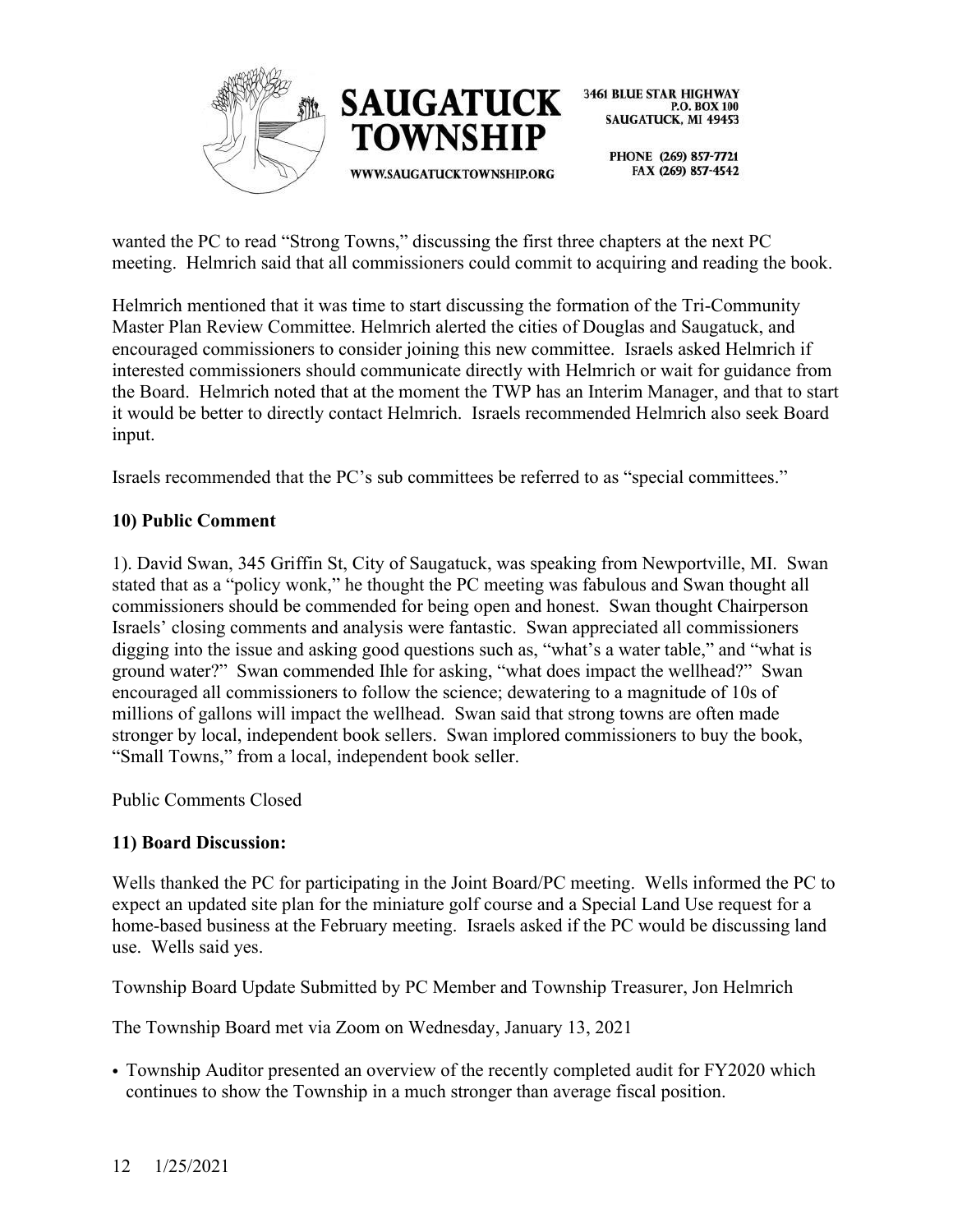



WWW.SAUGATUCKTOWNSHIP.ORG

**3461 BLUE STAR HIGHWAY** P.O. BOX 100 SAUGATUCK, MI 49453

> PHONE (269) 857-7721 FAX (269) 857-4542

- Manager Graham presented an Annual Report on the progress of the 2020 board goals.
- Appointments were made to the Board of Review and the ZBA. Newcomers include Denise Webster, Mark Saint Amour, Patrick Stewart, and Harry Adams.
- Consultant Larry Nielsen shared a draft Strategic Action Plan and the board voted to hold a special meeting on Saturday, February 20 to consider the plan and vote on a final one to set the 2021 board goals and strategy.
- Board voted to hold the election for the cemetery maintenance millage in August.
- Board voted to accept an ordinance enforcement settlement with a property owner on Old Allegan Road.
- Board voted to adopt a resolution to join the Kalamazoo Lake Harbor Authority which will now go back to the two cities for a final vote.
- Manager Graham's letter of resignation was accepted as was an employment agreement with Joe Frey to begin as our Interim Township manage for a period of 60 days.
- Voted to continue as a participant in the Ad Hoc Intergovernmental Recycling Committee with the two cities and retain our three current representatives.
- Public comment was heard from the various appointees to the BOR and ZBA and on a proposed ORV ordinance and creation of a Historic District near the Kalamazoo River mouth.

Israels asked Helmrich if the TWP was actively looking for a new TWP Manager. Helmrich said the focus now was to train the new Interim Manager. Israels noted that the auditor from the Board's Strategic Goals meeting was very complimentary to the TWP's processes and data, and Israels thanked Helmrich for his work on this front. Helmrich explained that the average municipality in MI has 60% of their annual necessary expenditure budget expenses in the bank at any given time, and many municipalities have far less. For two years in a row, the TWP has had 120% of their annual necessary expenditure budget expenses in the bank. Helmrich explained the TWP is working on making additional investments; when the current Board came on, the TWP had one investment of \$760,000, and now the TWP has investments of over \$1,000,000.

Welk recalled his comments at the Joint Board/PC meeting regarding improving staff pay. Welk emphasized that the TWP must pay staff a reasonable salary for purposes of employee retention. Helmrich agreed with Welk and said it should be a priority. Helmrich invited Welk to attend TWP Budget Planning Meetings, which Welk agreed to do. Israels thought it was an excellent idea for Helmrich and Welk to meet to discuss the matter further.

#### **12) Adjourn**

A **Motion** was made to adjourn the meeting at 8:45 pm by Welk. Seconded by Rowe. Motion passed by unanimous roll call vote. Next P.C. meeting: Monday, February 22, 2021 at 7:00 p.m.

#### **Motions**: